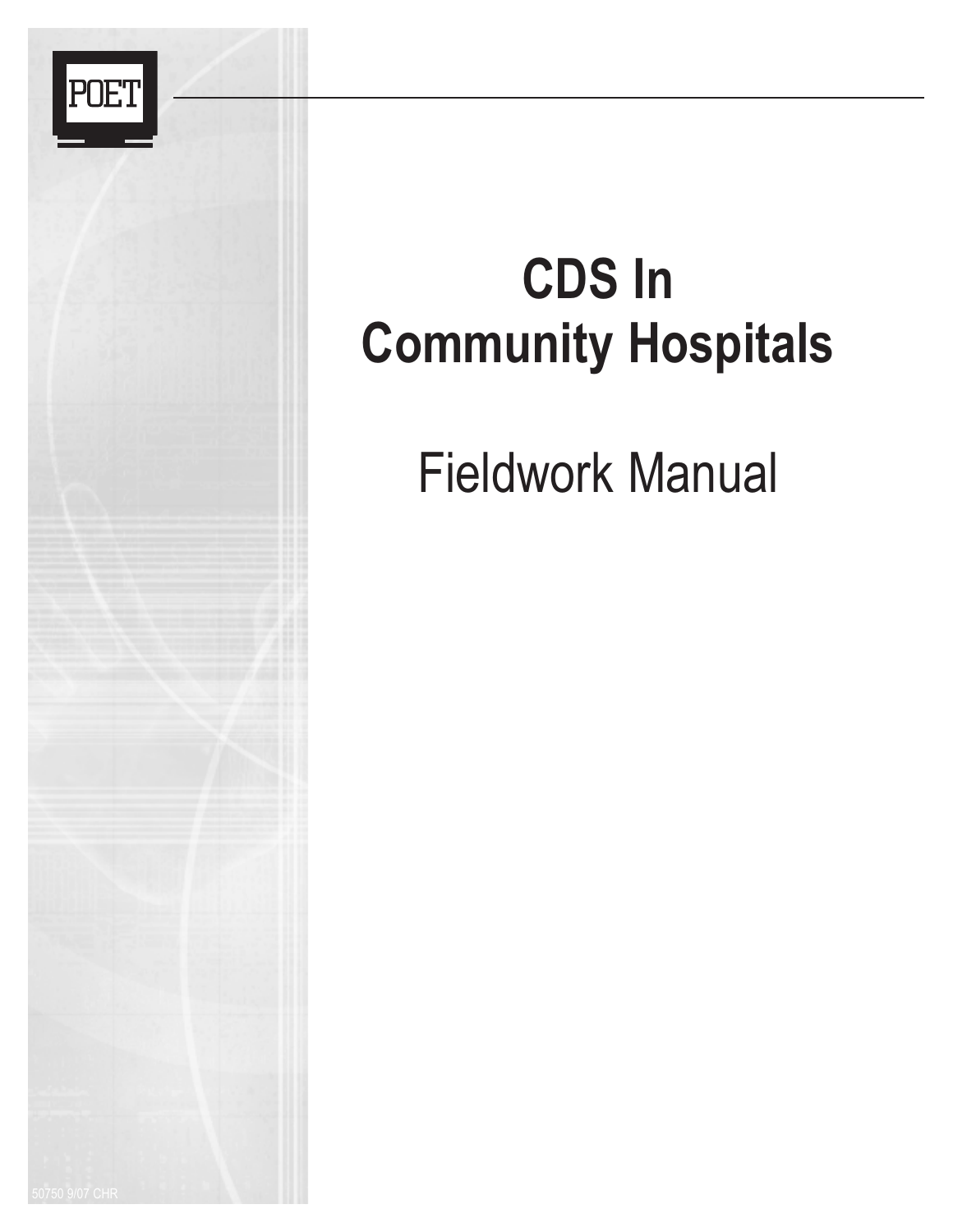| <b>POE</b>                                                    |                                                                                       |              |               |
|---------------------------------------------------------------|---------------------------------------------------------------------------------------|--------------|---------------|
| Date/Time:<br>Site/Unit:                                      | <b>Clinical Decision Support &amp; Knowledge</b><br><b>Management Assessment Tool</b> |              |               |
| Qualifications/Role:                                          |                                                                                       |              |               |
| Years at institution:                                         |                                                                                       |              |               |
|                                                               | <b>Site Inventory</b>                                                                 |              |               |
| <b>Hospital characteristics</b>                               |                                                                                       | <b>Value</b> |               |
| Hospital Type (not-for-profit; for-profit; gov't; VA)         |                                                                                       |              |               |
| Number staffed in-patient beds                                |                                                                                       |              |               |
| Annual in-patient discharges                                  |                                                                                       |              |               |
| Annual Emergency Department visits                            |                                                                                       |              |               |
| Clinical service profile (adult, peds, ICU, OB)               |                                                                                       |              |               |
| Hospital Organizational structure (stand alone;               |                                                                                       |              |               |
| integrated delivery system; multi-hospital)                   |                                                                                       |              |               |
| <b>CPOE Availability</b>                                      |                                                                                       |              |               |
| Maker of CPOE system                                          |                                                                                       |              |               |
| Time since first in-patient go-live (yrs:months)              |                                                                                       |              |               |
| Duration of implementation period (yrs:months)                |                                                                                       |              |               |
| Hospital Locations with CPOE (% of units)                     |                                                                                       | Have?        | % implemented |
| <b>ICUs</b>                                                   |                                                                                       |              |               |
| <b>General Nursing units</b>                                  |                                                                                       |              |               |
| <b>Emergency Department</b>                                   |                                                                                       |              |               |
| Ambulatory clinics                                            |                                                                                       |              |               |
| Overall % orders entered by provider responsible for decision |                                                                                       |              |               |
|                                                               |                                                                                       |              |               |
| <b>Order Entry System Attributes</b>                          |                                                                                       |              |               |
| Medications/Therapeutics i.e., IV Medications,                |                                                                                       |              |               |
| Blood products, Chemotherapy, Parental nutrition              |                                                                                       |              |               |
| Diagnostic tests (i.e., Pathology laboratory, Radiology)      |                                                                                       |              |               |
| Clinical consults/referrals (i.e., Specialty in-patient       |                                                                                       |              |               |
| consultations, out-patient, community nursing)                |                                                                                       |              |               |
| Patient Care or Ancillary Therapies                           |                                                                                       |              |               |
| (i.e., Nursing, Dietary, PT, OT, RT)                          |                                                                                       |              |               |
| <b>Coded clinical data availability</b>                       |                                                                                       |              |               |
| Medications                                                   |                                                                                       |              |               |
| Clinical laboratory tests results                             |                                                                                       |              |               |
| Problem list diagnosis                                        |                                                                                       |              |               |
| Allergies                                                     |                                                                                       |              |               |
| Clinical procedures (e.g., health maintenance)                |                                                                                       |              |               |
| Vital signs                                                   |                                                                                       |              |               |
| Surgical history                                              |                                                                                       |              |               |
| <b>Advanced Directives</b>                                    |                                                                                       |              |               |
|                                                               |                                                                                       |              |               |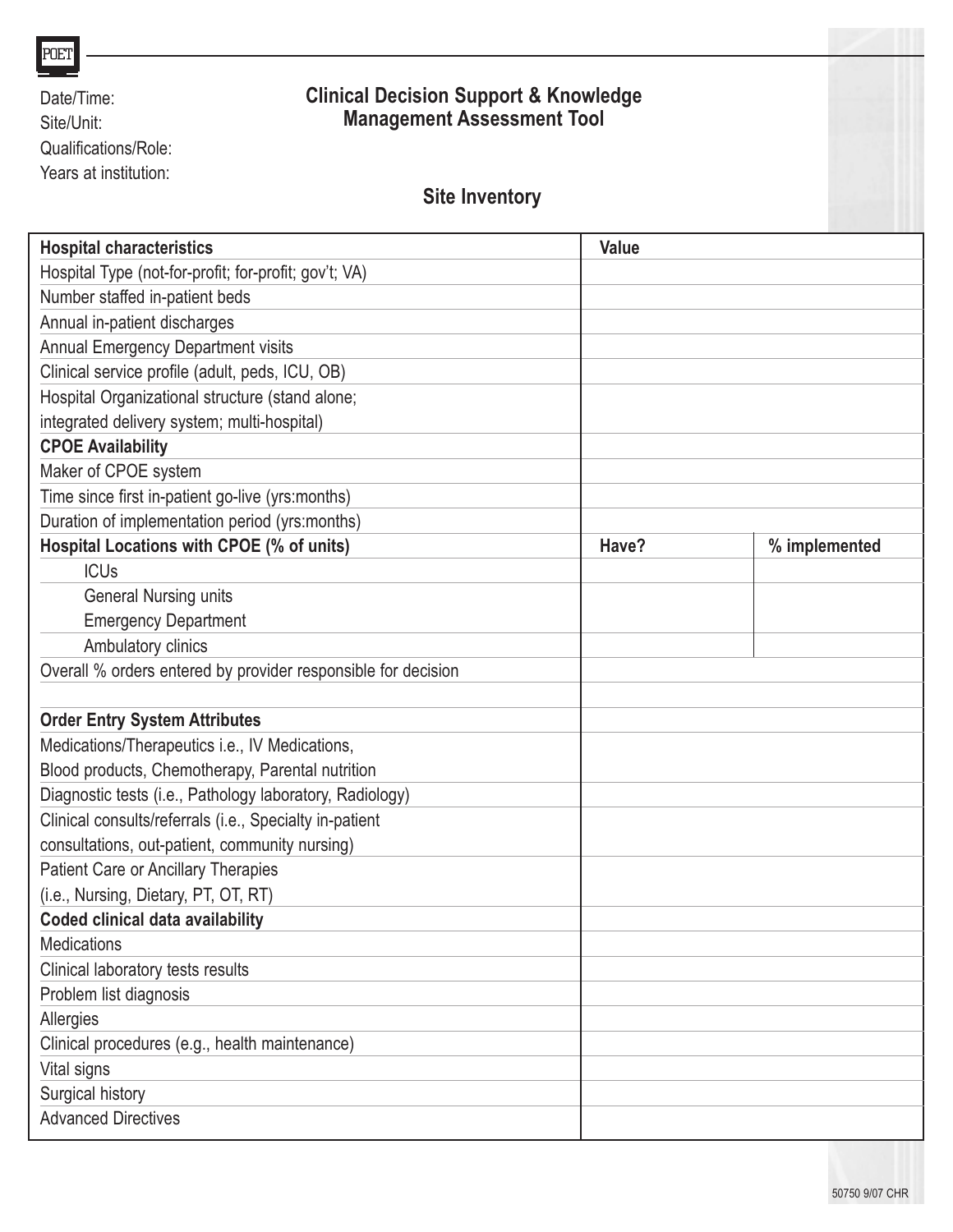| # years live | <b>CDS</b><br>supplier | # meds/tests<br>included |
|--------------|------------------------|--------------------------|
|              |                        |                          |
|              |                        |                          |
|              |                        |                          |
|              |                        |                          |
|              |                        |                          |
|              |                        |                          |
|              |                        |                          |
|              |                        |                          |
|              |                        |                          |
|              |                        |                          |
|              |                        |                          |
|              |                        |                          |
|              |                        |                          |
|              |                        |                          |
|              |                        |                          |
|              |                        |                          |
|              |                        |                          |
|              |                        |                          |
|              |                        |                          |
|              |                        |                          |
|              |                        |                          |
|              |                        |                          |
|              |                        |                          |
|              |                        |                          |
|              |                        |                          |
|              |                        |                          |
|              |                        |                          |
|              |                        |                          |

POET

| <b>CPOE-related applications</b>              | # years live    | # units live |
|-----------------------------------------------|-----------------|--------------|
| e-Medication Administration Record            |                 |              |
| <b>Barcode Medication Administration</b>      |                 |              |
| e-Prescribing (communication to the           |                 |              |
| external pharmacy)                            |                 |              |
| Clinical results review                       |                 |              |
| Nurse charting systems                        |                 |              |
| Scheduling                                    |                 |              |
|                                               |                 |              |
| <b>CDS-related Personnel support</b>          |                 |              |
| Chief Medical Informatics/Information Officer |                 |              |
| <b>Chief Nursing Informatics Officer</b>      |                 |              |
| <b>Hospitalists</b>                           | 24 hr coverage? | Total #      |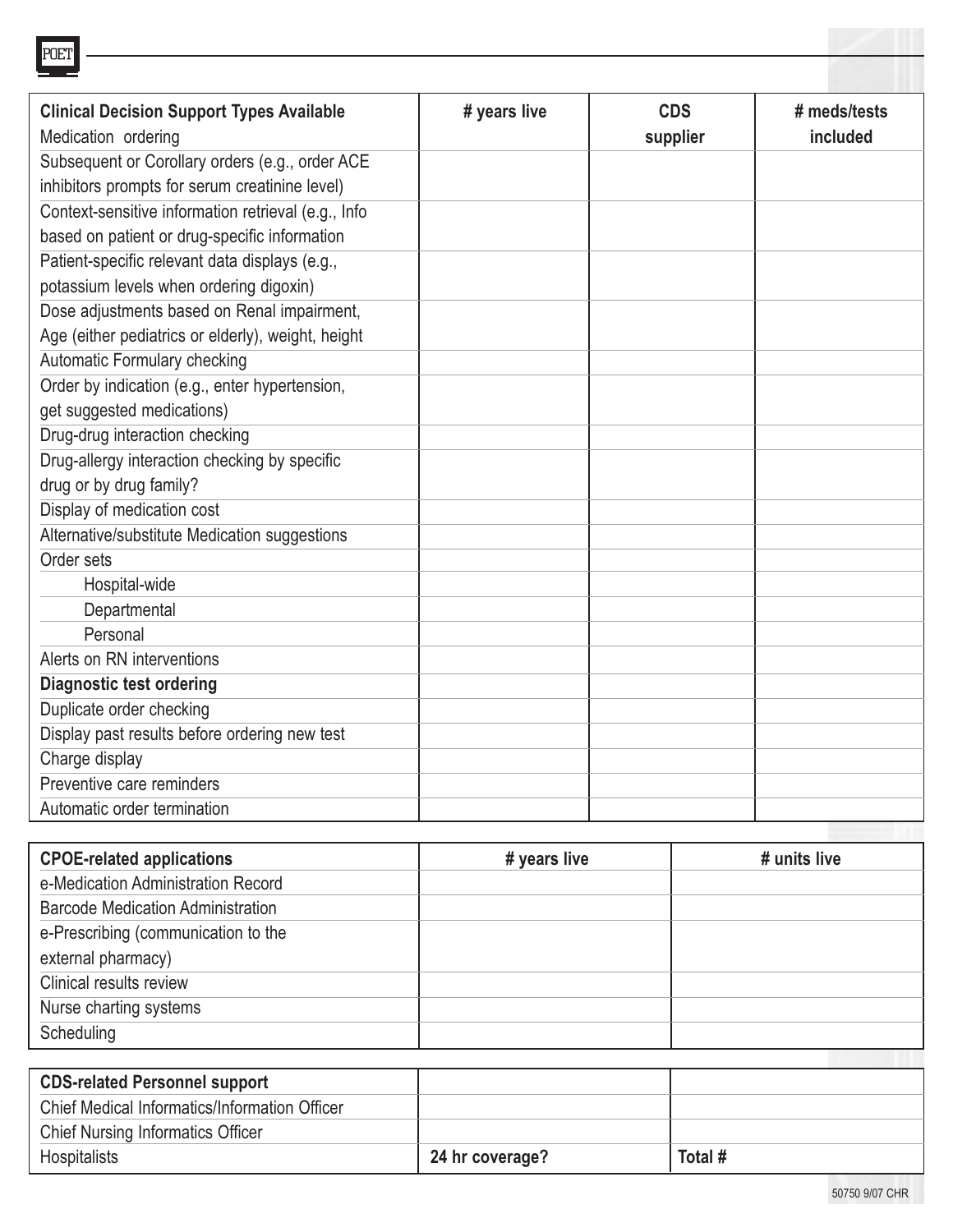| <b>CDS-related Organizational support</b>           | Have? | Mtg freq. |
|-----------------------------------------------------|-------|-----------|
| Multi-disciplinary CPOE review committee            |       |           |
| Multi-disciplinary Clinical Decision Support        |       |           |
| review committee                                    |       |           |
| Organization's By-laws modified because             |       |           |
| of CPOE/CDS                                         |       |           |
| IT support in clinical areas, how available         |       |           |
| CIS/CDS measures regularly reviewed by Execs        | #:    | Interval: |
| Organizational policy allows sharing of CDS content |       |           |

POET

| <b>Knowledge Management Features</b>                | # years live |  |
|-----------------------------------------------------|--------------|--|
| Repository of clinical content                      |              |  |
| Regular review of clinical content                  |              |  |
| Automatic reminders that content review date        |              |  |
| is approaching                                      |              |  |
| Regular reports of clinical content usage available |              |  |
| Automatic notifications when clinical guidelines    |              |  |
| underlying CDS change                               |              |  |
| System in place to "learn" from patient database    |              |  |

| <b>CDS-related measurement system</b>          | # years live | Value? |
|------------------------------------------------|--------------|--------|
| CIS/CDS measures regularly reported            |              |        |
| CDS override rate                              |              |        |
| Percentage of system uptime                    |              |        |
| Mean response time                             |              |        |
| Total number and percentage of order           |              |        |
| sets that are actually used                    |              |        |
| Percentage of all orders whose default         |              |        |
| values are modified                            |              |        |
| Percentage of all (and total number of         |              |        |
| each) clinical alert(s) that actually fire     |              |        |
| Percentage of orders for medications for which |              |        |
| the dose exceeds recommended dose ranges       |              |        |
| Percentage of orders for medications to        |              |        |
| which an allergy has been documented           |              |        |
| Percentage of orders for medications that      |              |        |
| pose a known dangerous interaction             |              |        |
| Percentage of all orders that are entered      |              |        |
| as "miscellaneous"                             |              |        |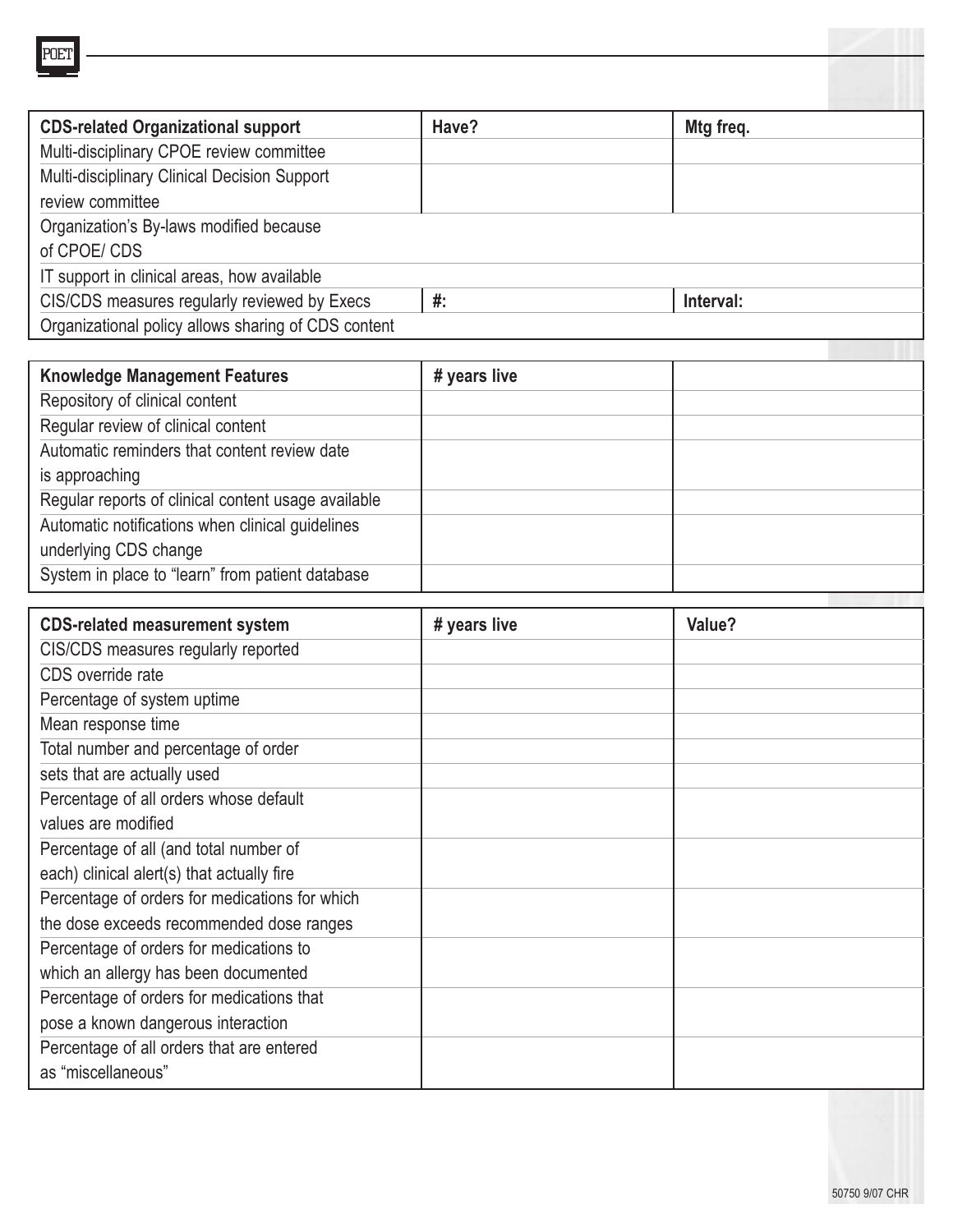## **Schedule for each site visit:**

**Preparation:** Results from **site inventory** will generate a list CDS features to be observed and confirmed by fieldworkers

#### **Day one:**

Each fieldworker will:

- Use observation guide (with results of site inventory)
- Use informal interview questions opportunistically to gather additional information about CDS
- Write notes on observations and discussions in a notepad
- Administer field survey using "CDS Field survey"
- Transcribe your notes at the end of the day

Two team members will interview "key informants" at the site using Formal Interview Guide

Team meeting at end of day

- Compile individual findings into a preliminary description of the site
- Identify targeted observation/informal interview goals for day two. Day two's goal is to "fill in the blanks," confirm/refute day one findings
- Create a new observation guide table for day two (if necessary)
- Create new informal interview questions for day two (if necessary)
- Debrief on field survey administration

#### **Day two:**

Each fieldworker will:

- Use revised observation and informal interview quides
- Write notes on observations and informal interviews in a notepad
- Administer field survey using "CDS Field survery"
- Type up your notes at the end of the day

Two team members will complete formal interviews with key informants

Team meeting at end of day:

- Compile individual findings to revise site description
- Debrief about process, suggest changes for next site visit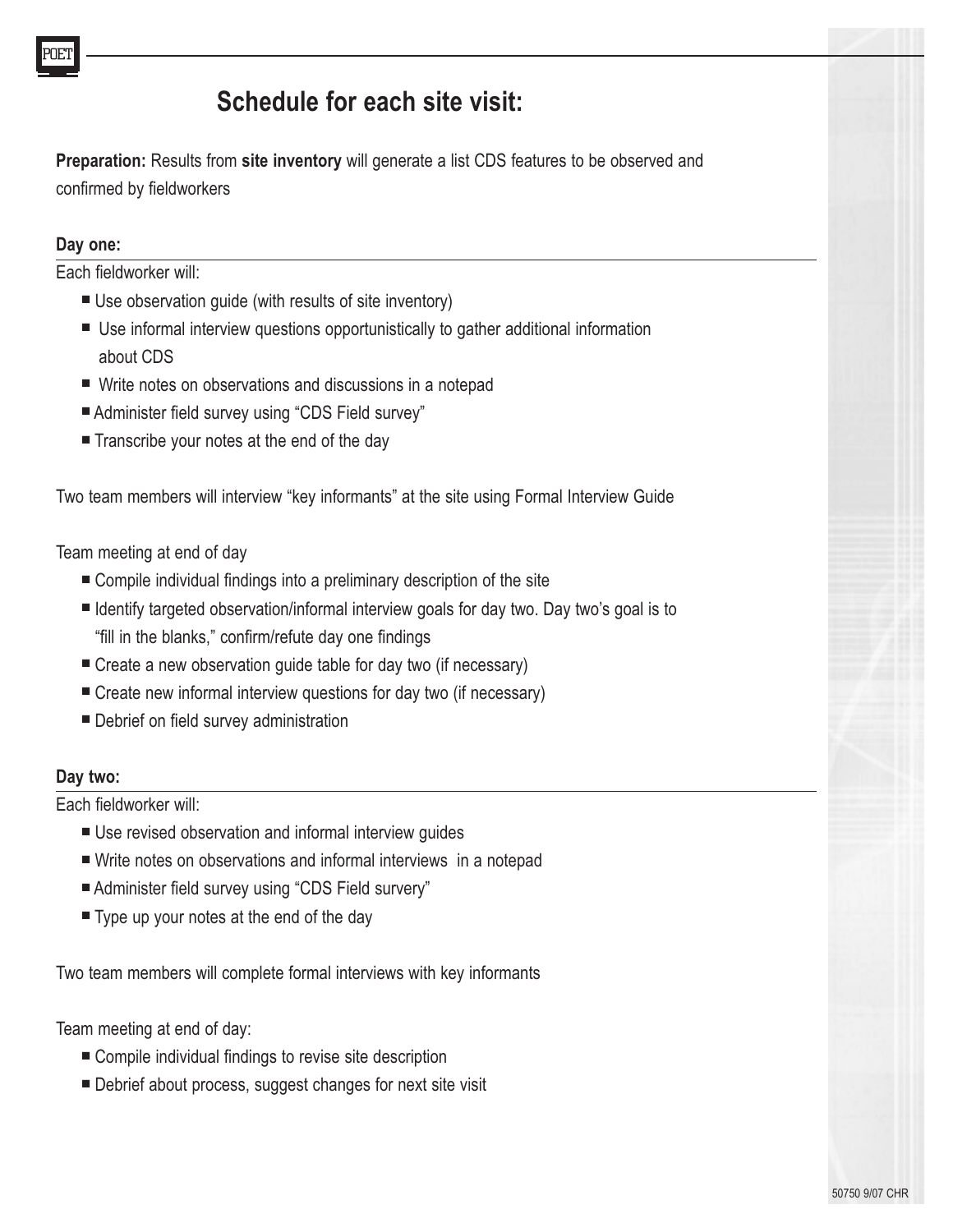

## **CDS Observation Guide—Day One**

### **DAY ONE:**

*Use results of the site inventory as a checklist:*

| <b>FEATURE</b>            | <b>OBSERVED</b> (tally) | <b>DISCUSSED (tally)</b> | <b>COMMENTS</b> |
|---------------------------|-------------------------|--------------------------|-----------------|
| Drug-drug<br>interactions |                         |                          |                 |
| Order sets                |                         |                          |                 |
|                           |                         |                          |                 |
|                           |                         |                          |                 |
|                           |                         |                          |                 |
|                           |                         |                          |                 |
|                           |                         |                          |                 |
|                           |                         |                          |                 |
|                           |                         |                          |                 |
|                           |                         |                          |                 |
|                           |                         |                          |                 |
|                           |                         |                          |                 |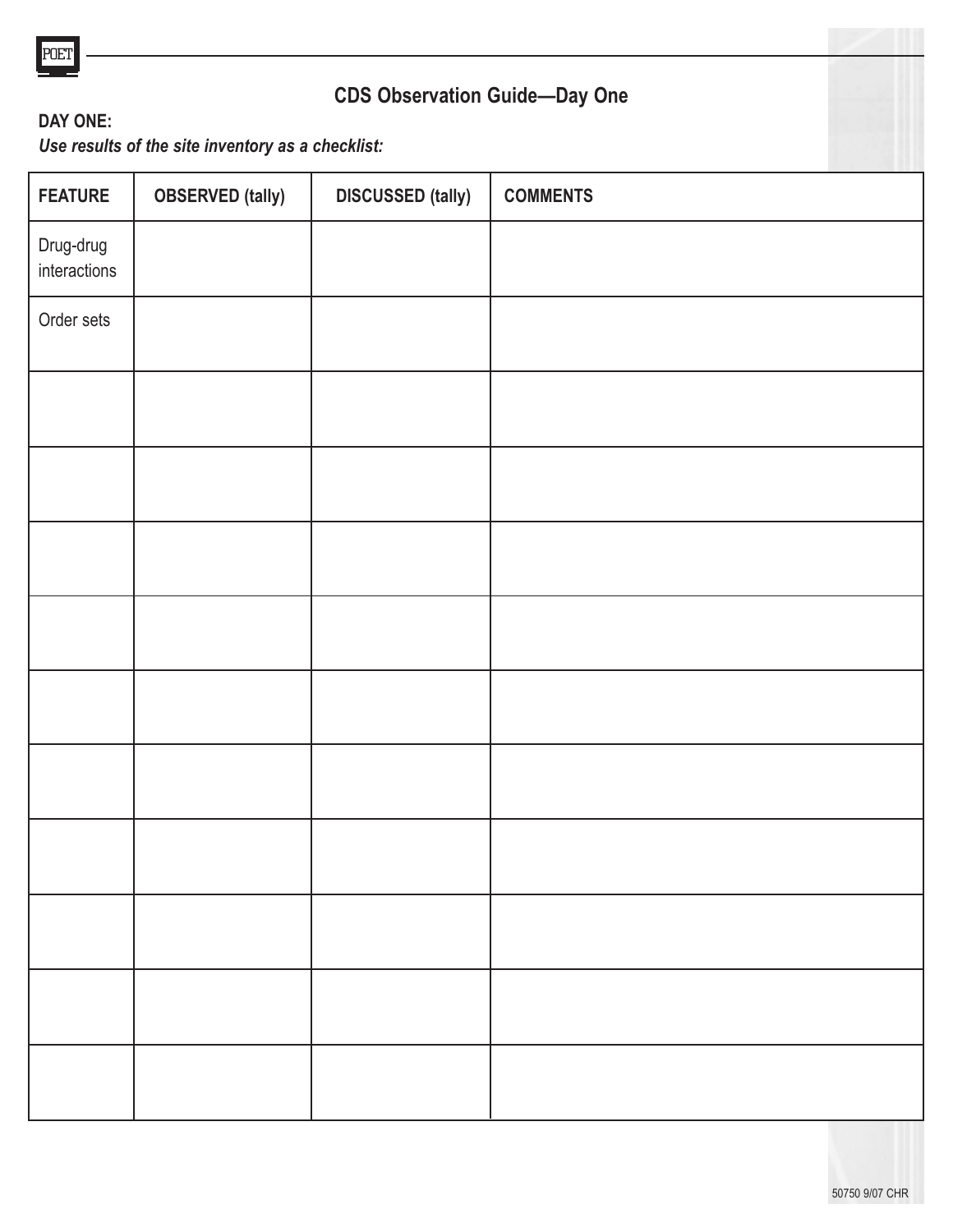# **CDS Observation Guide—Day One DISCUSSION GUIDE Discussion question guides:** ■ **I noticed you were using X.** • Can you tell me what you think of this feature? ● Is this the way you usually use it? ● How does it help you do your work? • What would you like to change about how this feature works? ● Are there things that make it difficult for you to use this? ■ **I've been told that Y is available at this hospital but I haven't seen it used (much/by you, by residents, etc).** ● Is it a feature that you use? (Why/why not). ● How does it help you do your work? ● Are there others who use this more commonly? ● What would you like to change to make this feature more useful? ● Are there things that make it difficult for you to use this?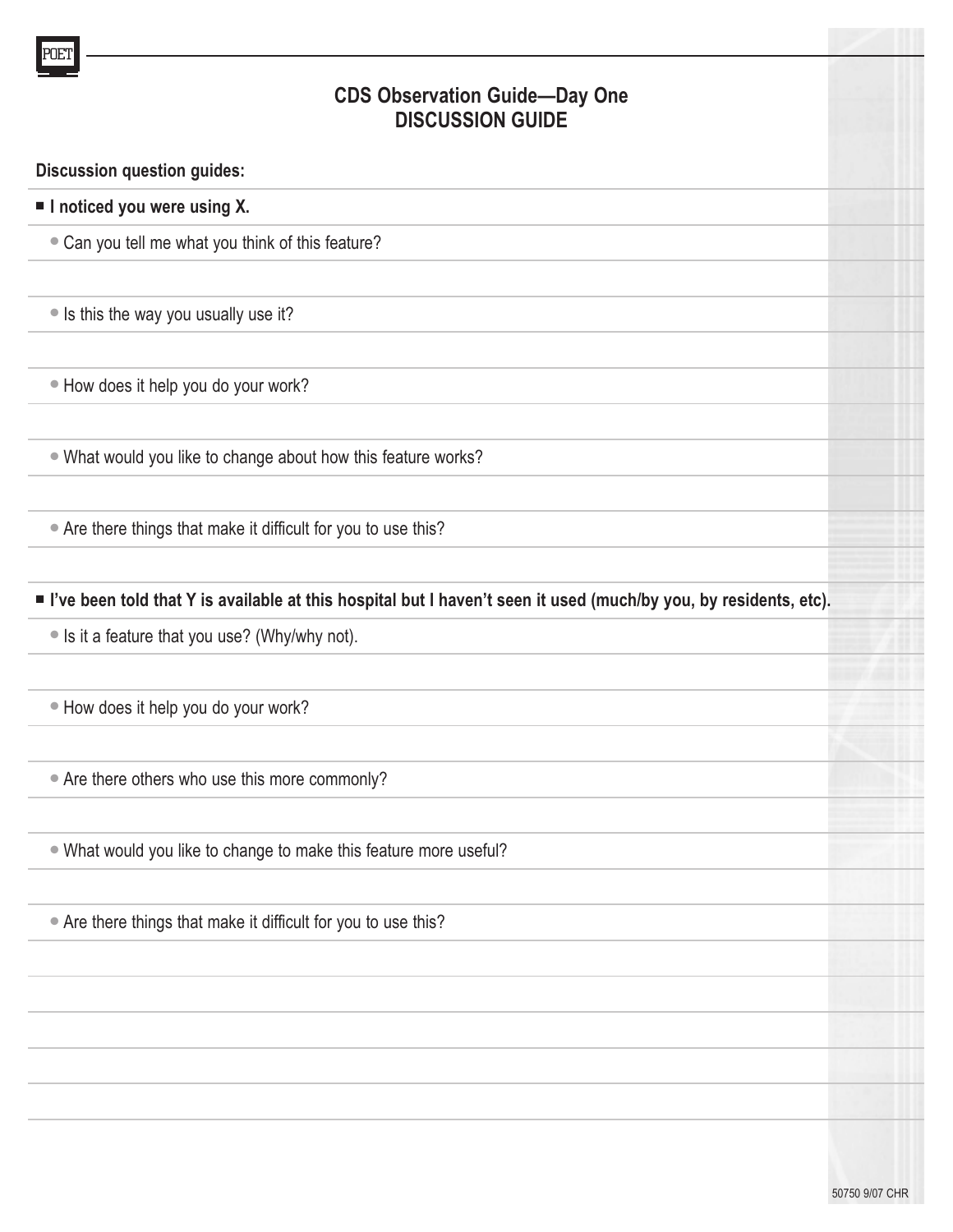| <b>TEAM MEETING GUIDE</b><br>END OF DAY ONE-COMPARE NOTES, MAKE "TO DO" LIST FOR OBSERVATIONS:<br>■ Come up with tentative description of day one findings.<br>Create a new table to fill out.<br>■ Divide up into assignments-find out more about specific users/features/barriers/locations<br>Goals for meeting:<br>$\blacksquare$ Notes |  |
|---------------------------------------------------------------------------------------------------------------------------------------------------------------------------------------------------------------------------------------------------------------------------------------------------------------------------------------------|--|
|                                                                                                                                                                                                                                                                                                                                             |  |
|                                                                                                                                                                                                                                                                                                                                             |  |
|                                                                                                                                                                                                                                                                                                                                             |  |
|                                                                                                                                                                                                                                                                                                                                             |  |
|                                                                                                                                                                                                                                                                                                                                             |  |
|                                                                                                                                                                                                                                                                                                                                             |  |
|                                                                                                                                                                                                                                                                                                                                             |  |
|                                                                                                                                                                                                                                                                                                                                             |  |
|                                                                                                                                                                                                                                                                                                                                             |  |
|                                                                                                                                                                                                                                                                                                                                             |  |
|                                                                                                                                                                                                                                                                                                                                             |  |
|                                                                                                                                                                                                                                                                                                                                             |  |
|                                                                                                                                                                                                                                                                                                                                             |  |
|                                                                                                                                                                                                                                                                                                                                             |  |
|                                                                                                                                                                                                                                                                                                                                             |  |
|                                                                                                                                                                                                                                                                                                                                             |  |
|                                                                                                                                                                                                                                                                                                                                             |  |
|                                                                                                                                                                                                                                                                                                                                             |  |
|                                                                                                                                                                                                                                                                                                                                             |  |
|                                                                                                                                                                                                                                                                                                                                             |  |
|                                                                                                                                                                                                                                                                                                                                             |  |
|                                                                                                                                                                                                                                                                                                                                             |  |
|                                                                                                                                                                                                                                                                                                                                             |  |
|                                                                                                                                                                                                                                                                                                                                             |  |
|                                                                                                                                                                                                                                                                                                                                             |  |
|                                                                                                                                                                                                                                                                                                                                             |  |
|                                                                                                                                                                                                                                                                                                                                             |  |
|                                                                                                                                                                                                                                                                                                                                             |  |
|                                                                                                                                                                                                                                                                                                                                             |  |
|                                                                                                                                                                                                                                                                                                                                             |  |
|                                                                                                                                                                                                                                                                                                                                             |  |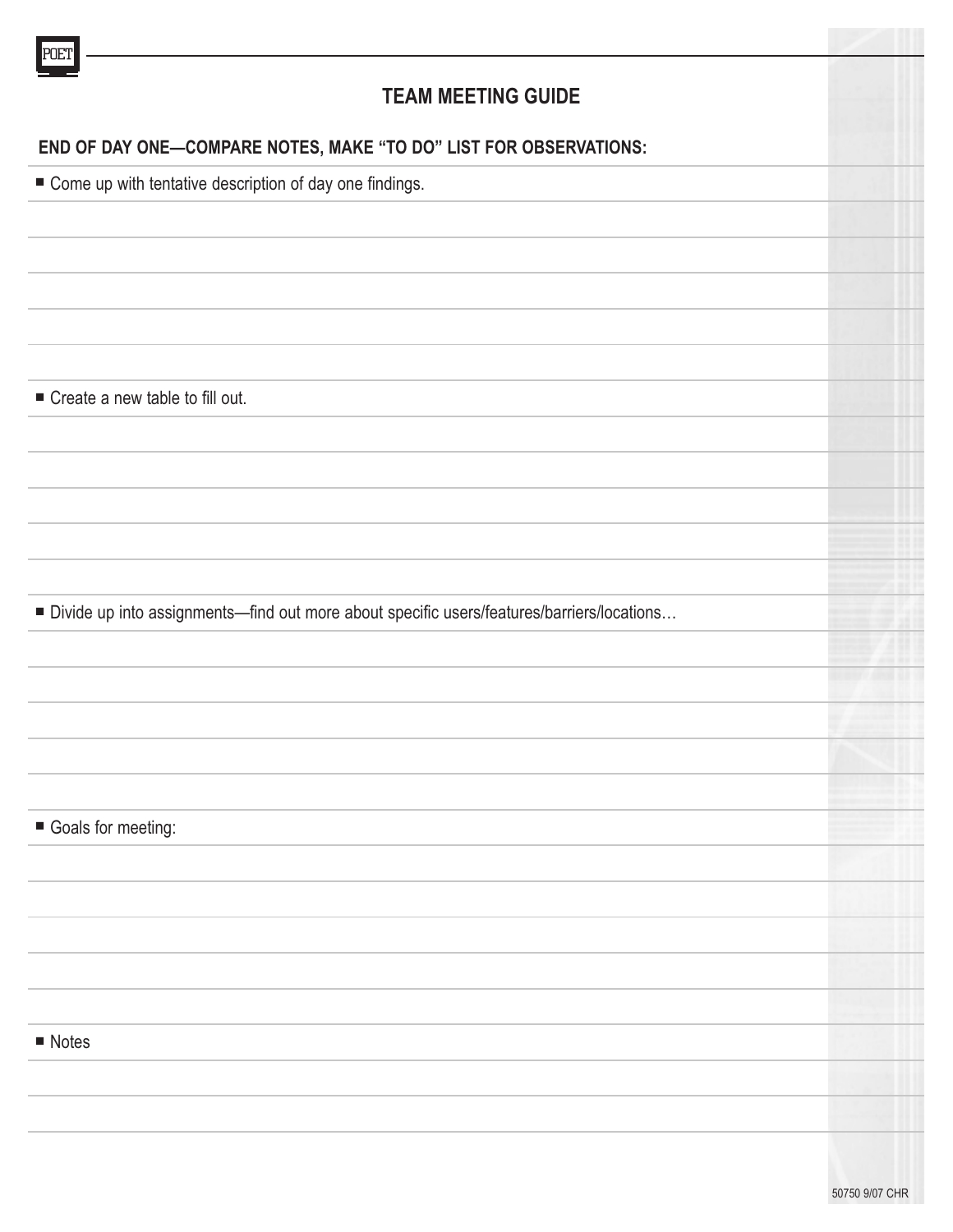

## **CDS Observation Guide—Day Two**

### **DAY TWO:**

*Use the results of Day 1 for Day 2:*

| <b>FEATURE</b>            | <b>OBSERVED</b> (tally) | <b>DISCUSSED (tally)</b> | <b>COMMENTS</b> |
|---------------------------|-------------------------|--------------------------|-----------------|
| Drug-drug<br>interactions |                         |                          |                 |
| Order sets                |                         |                          |                 |
|                           |                         |                          |                 |
|                           |                         |                          |                 |
|                           |                         |                          |                 |
|                           |                         |                          |                 |
|                           |                         |                          |                 |
|                           |                         |                          |                 |
|                           |                         |                          |                 |
|                           |                         |                          |                 |
|                           |                         |                          |                 |
|                           |                         |                          |                 |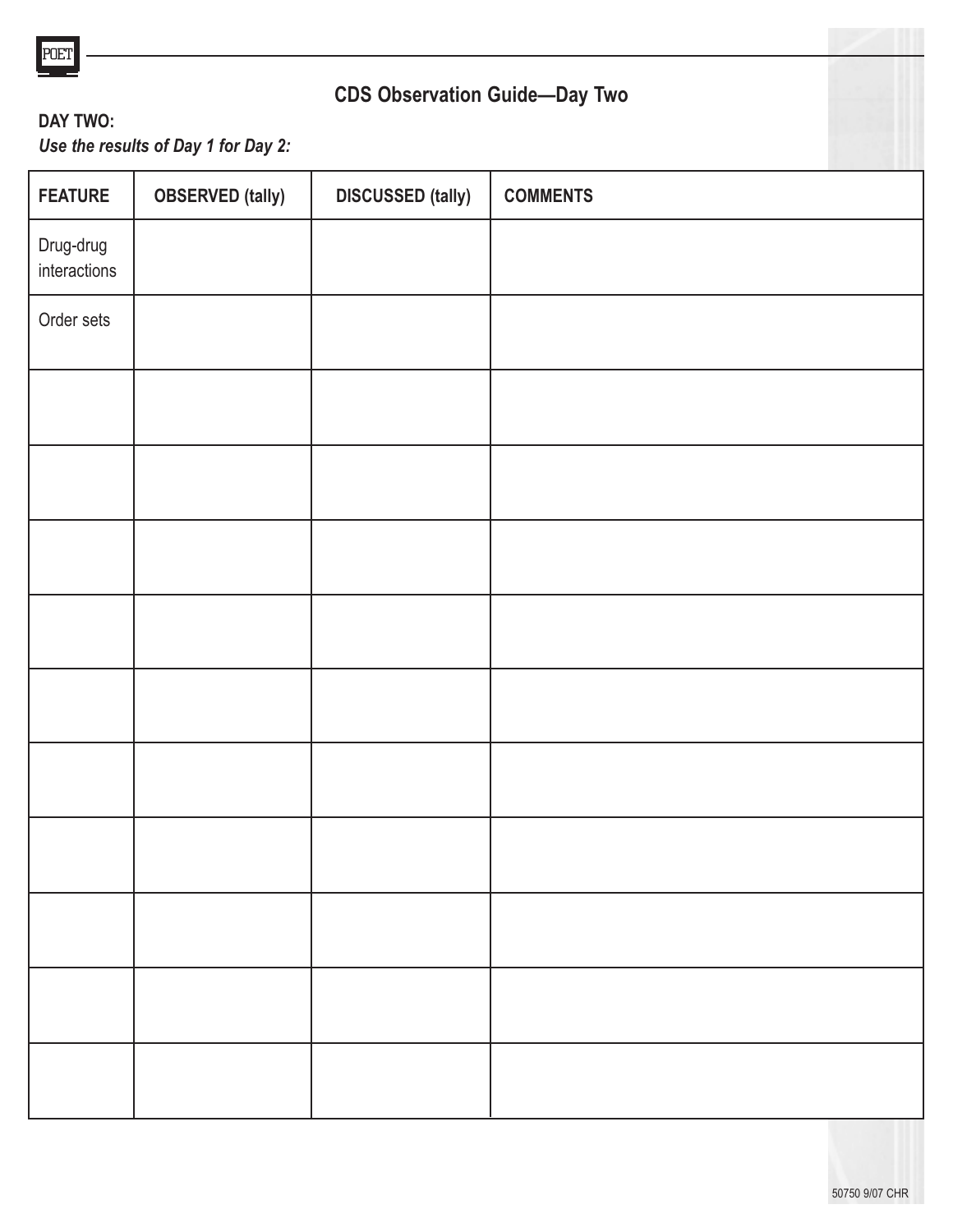# **CDS Observation Guide—Day Two DISCUSSION GUIDE Discussion question guides:** ■ **I noticed you were using X.** • Can you tell me what you think of this feature? ● Is this the way you usually use it? ● How does it help you do your work? • What would you like to change about how this feature works? ● Are there things that make it difficult for you to use this? ■ **I've been told that Y is available at this hospital but I haven't seen it used (much/by you, by residents, etc).** ● Is it a feature that you use? (Why/why not). ● How does it help you do your work? ● Are there others who use this more commonly? ● What would you like to change to make this feature more useful? ● Are there things that make it difficult for you to use this?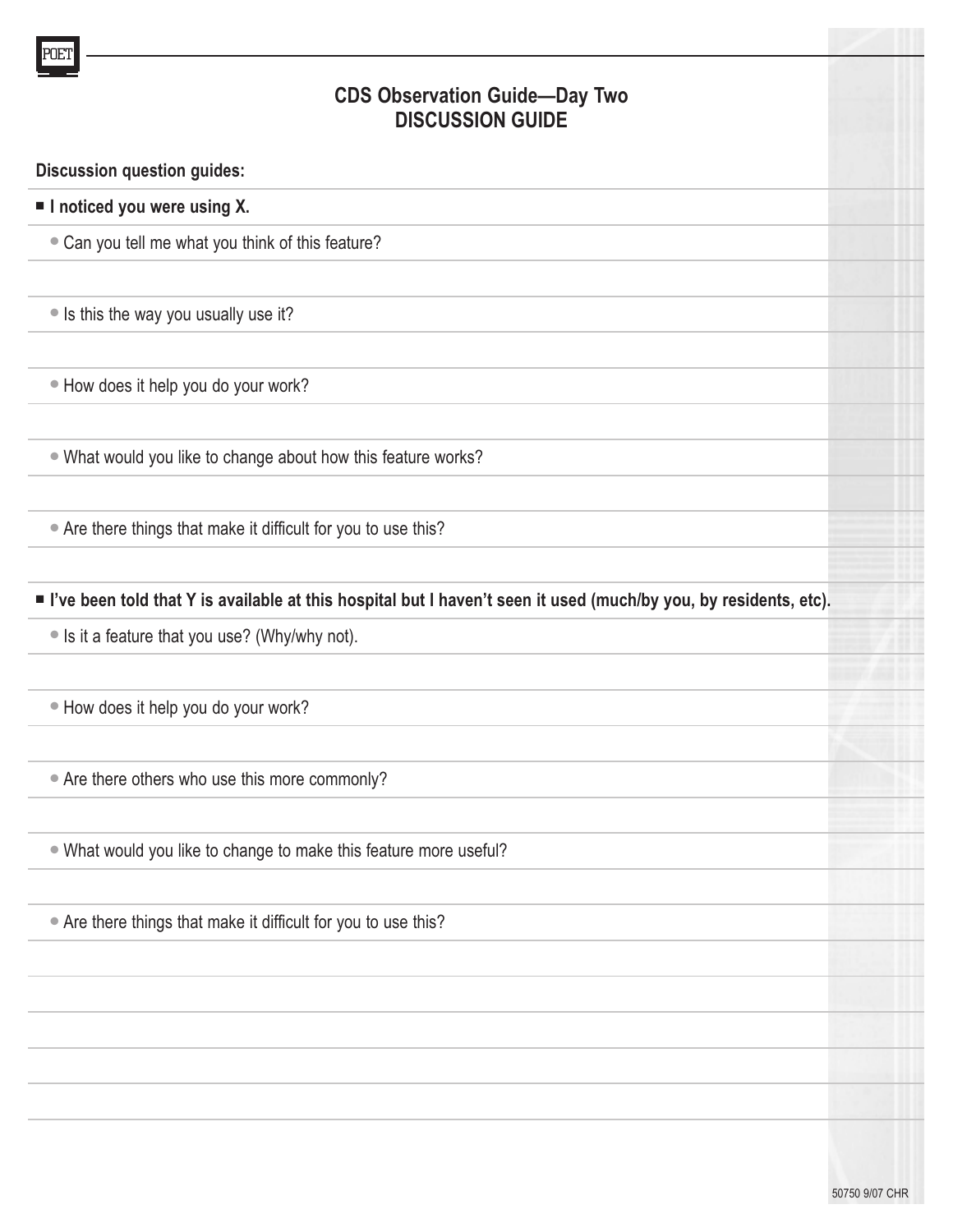| POE <sup>®</sup>                                                              |                                   |
|-------------------------------------------------------------------------------|-----------------------------------|
| <b>TEAM MEETING NOTES</b>                                                     |                                   |
| END OF DAY TWO-Fill in the blanks, confirm/refute end of day one conclusions: |                                   |
|                                                                               |                                   |
|                                                                               |                                   |
|                                                                               |                                   |
|                                                                               |                                   |
|                                                                               |                                   |
|                                                                               |                                   |
|                                                                               |                                   |
|                                                                               |                                   |
|                                                                               |                                   |
|                                                                               |                                   |
|                                                                               |                                   |
|                                                                               |                                   |
|                                                                               |                                   |
|                                                                               |                                   |
|                                                                               |                                   |
|                                                                               |                                   |
|                                                                               | w<br>AU                           |
|                                                                               | parties receiving an art and<br>. |
|                                                                               | <b>Service Advisory Service</b>   |
|                                                                               |                                   |
|                                                                               |                                   |
|                                                                               |                                   |
|                                                                               |                                   |
|                                                                               |                                   |
|                                                                               |                                   |
|                                                                               | a na s                            |
|                                                                               |                                   |
|                                                                               |                                   |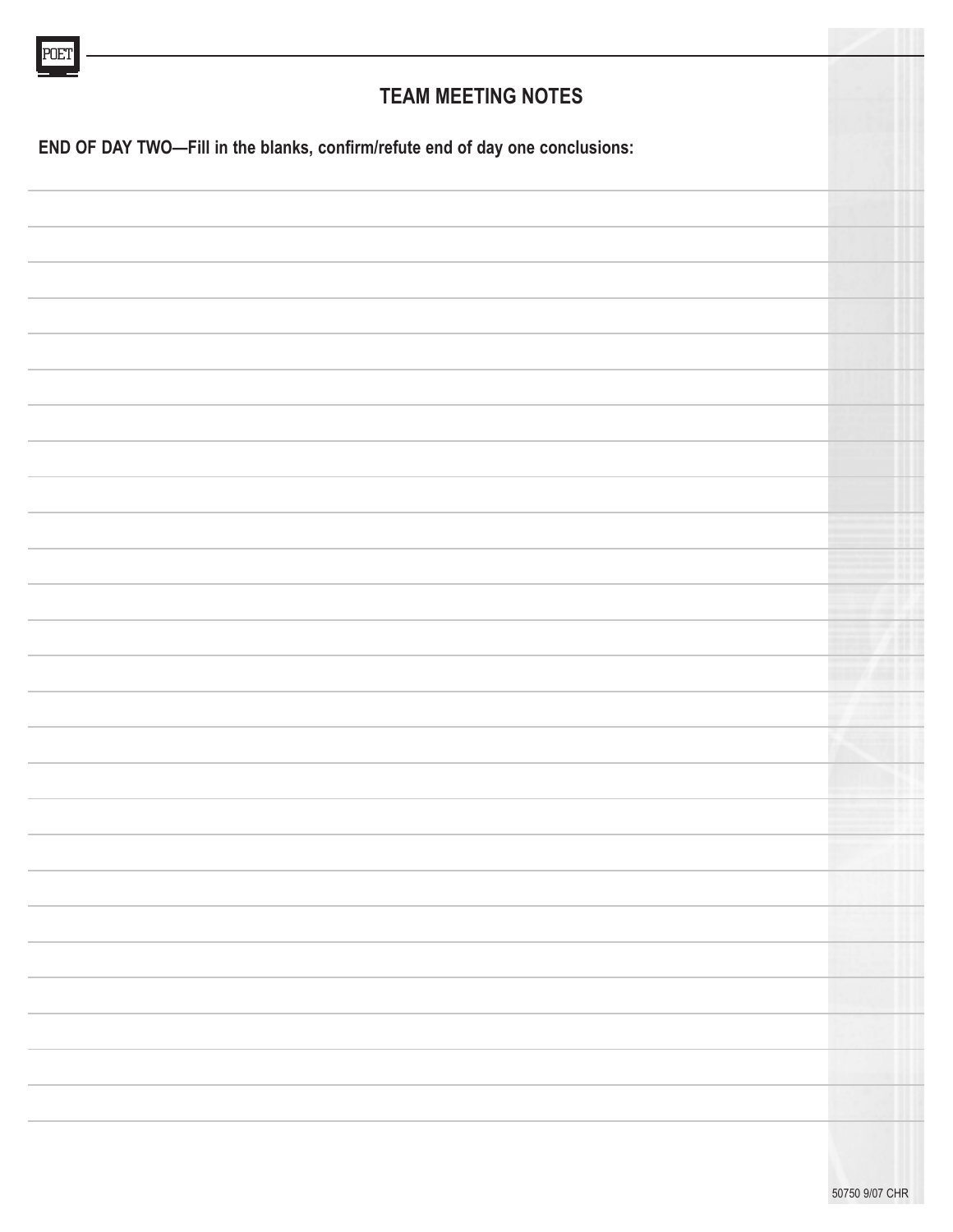| POET            |                                                                                                          |  |
|-----------------|----------------------------------------------------------------------------------------------------------|--|
| <b>Culture:</b> | <b>CDS Formal Interview Guide</b>                                                                        |  |
| ш               | What seems to be the motivation for CDS?                                                                 |  |
| ш               | What are the cultural barriers and facilitators here?                                                    |  |
| ш               | How have attitudes towards CDS shifted over the years?                                                   |  |
|                 | Control, autonomy, trust:                                                                                |  |
| ш               | What is the organizational structure (either formal or informal) that relates the quality and IT groups? |  |
| ш               | How do they relate to clinical staff?                                                                    |  |
| ш               | What are the clinical priorities?                                                                        |  |
| ш               | Who sets the clinical priorities?                                                                        |  |
| ш               | How stable is this staff?                                                                                |  |
| ш               | Who is on CDS committees and why?                                                                        |  |
| ш               | How do CDS-related committees interact with one another?                                                 |  |
| ш               | How do the committees communicate with users?                                                            |  |
| ш               | How have they changed over the years?                                                                    |  |
| $\blacksquare$  | In your estimation, who holds the power here?                                                            |  |
|                 | <b>Cognition, emotions:</b>                                                                              |  |
| ш               | What are the barriers and facilitators to use?                                                           |  |
| ш               | What is the training for CDS like?                                                                       |  |
| ш               | How do clinicians keep up to date about CDS?                                                             |  |
| ш               | How do people feel about CDS?                                                                            |  |
| <b>Content:</b> |                                                                                                          |  |
| ш               | Where does the organization get its clinical decision support logic from?                                |  |
| Е               | How customized is the CDS and who does it?                                                               |  |
| ш               | How often is the clinical content reviewed?                                                              |  |
| ш               | What would motivate this hospital to share its content with others?                                      |  |
| ш               | What was implemented when and why?                                                                       |  |
|                 | Human-computer interface:                                                                                |  |
| ш               | What are the issues surrounding presentation of CDS to clinicians?                                       |  |
|                 |                                                                                                          |  |